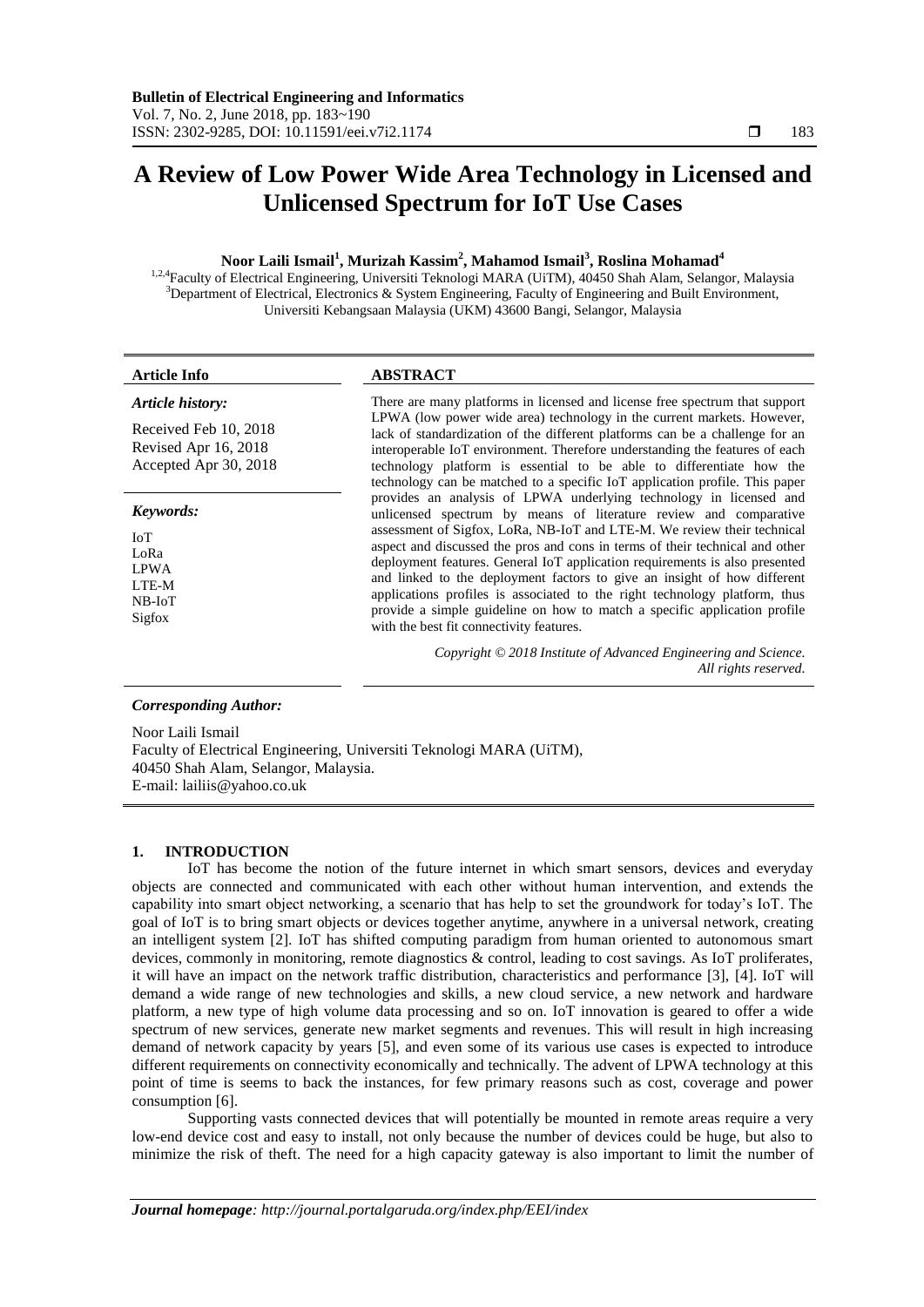gateways, thus reduced the infrastructure cost. High power efficiency devices are as well critical to prolong the network lifespan and avoid high battery maintenance cost. In IoT landscape especially in rural area, monitoring might be placed in an area without wired infrastructure with no or very poor access to any cellular base station. Therefore, the technology must be able to provide a good coverage service to enable connectivity of the devices. The ability to scale efficiently and support diverse IoT requirements from different use cases would also become important for massive IoT deployment in the long run. In physic law, low power and wide coverage can be achieved by trading off the bit rate. This marks the unique characteristic of LPWA technology as compared to traditional network connectivity in IoT landscape such as Bluetooth, Zig-Bee, Wi-Fi and cellular [7].

# **2. RESEARCH METHOD**

This paper provides an analysis of some LPWA underlying technology namely Sigfox, LoRa, NB-IoT and LTE-M, its business model and ecosystem in licensed and unlicensed spectrum. Section 2 starts with the technology evolution and the technical features of each. Section 3 addresses each technology features and shortly discussed the pros and cons of each in terms of deployment factors. The nature of various IoT applications is also listed to relate to the deployment factors and give an insight of different application requirements against the right technology platform. This can serve as a guideline on how to match the best-fit technology for specific application needs. Section 4 concludes the discussion with a general observation of the market trend and current situation of LPWA landscape for IoT.

The technology that covers long range communication is somehow new. The drive began with Sigfox, followed by LoRa and others in unlicensed band spectrum. With the recent announcement of 3GPP standard release 12 and 13, LPWA technology is set to enter a new phase as cellular carriers are also offering their IoT connectivity options via LTE-M and NB-IoT in 2017. Starting from here, LTE-M will be rolling out its initial IoT connectivity in the US, while NB-IoT will initiate in Europe. This marks a significant technology jump into IoT landscape on LPWAN. In LPWAN protocol, NB-IoT and LTE-M are using licensed spectrum while Sigfox and LoRaWAN are using license free spectrum. Currently, there are many license exempt spectrums exist in the market for LPWAN platform such as Weightless, Ingenu, M-Bus, 6Lowpan, but Sigfox and Lorawan are among the most popular at the time being.

# **2.1. PWA Underlying Technology in Licenced and License Free Spectrum**

LoRa and Sigfox have a very different approach in terms of technology and business model. Both are opposite technology but give similar outcomes, low power, wide range and cheap design. Sigfox is a French startup company based in Tolouse, founded in 2009. Sigfox acts like a carrier where they sell subscription for sending data via Sigfox proprietary network, thus its network layer specifications is not publicly open [9]. The advantage is that they operate in license free spectrum, using cheap devices and offer an extremely low recurring fee than typical GSM. LoRa is a technology developed by Cycleo in Genoble, France. Semtech acquired the company and created LoRa Alliance™, an open non-profit association to address the IoT market and drive the success of the LoRa protocol. The alliance collaborates by sharing of knowledge and experience to ensure interoperability among operators in an open universal standard. Various types of organizations and some GSM carriers globally have seen the opportunity to enter the IoT market and subscribed to the alliance. LTE-M is a pure LTE solution optimized for IoT communications and is part of 3GPP Release 12 and 13 that was finalized in 2016. NB-IoT is another 3GPP Release 13 proposal which is not based on LTE. In US mostly, it is not backward compatible with existing LTE, although is integrated in the LTE standard. Both LoRa and Sigfox started their first implementation in Europe. While Sigfox is pioneering the LPWAN technology earlier years back, LoRa had been rolled out in 2016 and currently is in active deployment in few countries globally. For LTE-M, AT&T and Verizon are working on rolling out the LTE-M initial version in the US, whereas NB-IoT will be Europe focused in which Huawei, Ericsson, Qualcomm, and Vodafone are actively involved in putting the standard together.

# **2.2. Sigfox, LoRa, NB-IoT and LTE-M Technical Features**

Sigfox is based on ultra-narrow band (UNB) binary phase-shift keying (BPSK) technology. It is completely asynchronous and transmits at extremely low data rate across over hundreds of uplink channels. Sigfox operates in the 200 kHz of the ISM band; each message is 100 Hz wide. An uplink message has up to 12 bytes payload with maximum frequency of 140 transmissions per day at a fix bit rate of 100 bps. For a 12 byte data payload, a Sigfox frame will use 26 bytes in total. Sigfox has a very limited downlink channel with 8 bytes payload, available for premium subscribers [11]. It is power efficient as its lightweight protocol to handle very small messages and data to send translated directly into less energy consumption and longer battery life. Sigfox uses star topology network. Each device and base station has a unique Sigfox ID for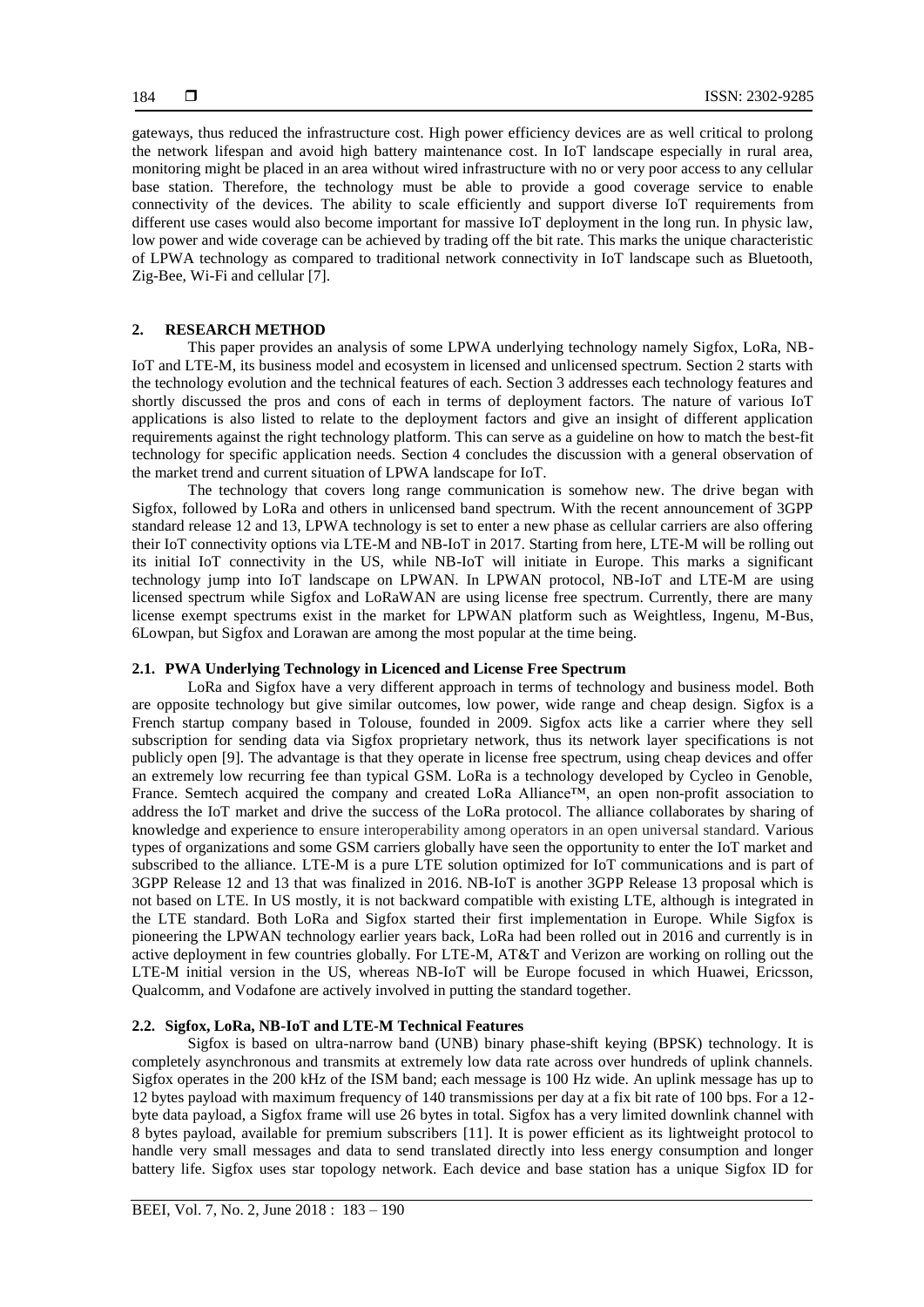directly to a Sigfox cloud via IP link. The Sigfox station detects, demodulate and report the messages to Sigfox cloud and back end (BE). The BE pushes the messages to business applications or a device transmission authentication. Devices transmit messages to Sigfox station that connected client system. While BE can connect and talk to Sigfox stations, none of them can connect back to the devices.

LoRa is the physical layer of Long Range radio modulation technique integrated with forward error correcting capability. The radio modulation technique is using Chirp Spread Spectrum (CSS) technology that can transmit data with signal strengths below the noise floor. It improves its' link budget and immunity to interference [12], [13]. LoRaWAN is referring to the MAC layer protocol. In LoRa modulation, spreading of the spectrum is achieved by generating a chirp signal that continuously varies in frequency [14]. The communication parameters such as bandwidth (BW), coding rate (CR) and spreading factors (SF) have a significant effect on LoRa deployment scalability. The configuration details are described in paper [15]. By applying different SF, signals are practically orthogonal to each other. This enables different data rates to be demodulated concurrently on the same channel, thus increasing the network capacity. Data rate (DR) and link budget (PRX) can be articulated as in Equation 1 and 2 [16].

$$
DR = SF \times \frac{BW}{2} \times CR ; \quad (Where \; CR = \frac{4}{4+n})
$$
 (1)

$$
P_{RX}(dBm) = P_{TX}(dBm) + G_{S^{YST}E}MdB) - L_{S^{YST}E}MdB)I_{CHANNEI}(dB) - M(dB)
$$
\n
$$
(2)
$$

LoRaWAN utilizes three device classes to support different types of application scenarios. The different device classes enable trade off to be made between latency and power consumption. Class A consumes the least energy and can be used for applications using sensors or actuators without latency constraint. Downlink is only available shortly after two successful uplink transmissions. In contrast, Class C is the most power starving as it allows end device to listen as often as possible on RX2. This profile matches an application with no latency for downlink communication. Class B will have fixed interval time allocated for the downlink and suitable for scenarios with low latency requirement [18]. LoRa uses pure ALOHA random access scheme for simplicity. However, ALOHA contributes to message lost which leads to capacity drop. LoRa packet structure starts with a preamble field [13], used to synchronize the receiver with the incoming data flow. Next is a header field which provides information about the length and the CR. It uses explicit mode. Third is a payload field, which contains the actual data. If the payload and CR are fix, implicit mode is used by removing the header field, thus reduce the airtime. Cyclic redundancy check (CRC) is the last field, which protects the payload integrity.

LoRaWAN is typically laid out in stars of stars topology [19]. The communication is bi-directional although is uplink dominant. Messages from end devices get encrypted and spread out on different frequency channels and SF to LoRa gateways so each transmission will not interfere with each other. The gateways receive the messages and forward it to a central core network over Ethernet or 3G. The Network Server then routes the messages to the correct end application. There is no association between end devices and gateways, thus any gateways will pick up the messages within its range and forward it to the network server. This feature allows simplicity for nodes mobility as no handover between gateways is required. The network server has the intelligent to perform security check, filter duplicate messages, route the messages to an application server, control radio configuration, send ACKs to gateways and monitor devices and gateways [20]. Security in LoRaWAN is incorporated at the network and application layer to validate the nodes and to protect application data from unauthorized access respectively.

LTE-M is an abbreviated version of LTE-MTC, which allows IoT devices operated on batteries to connect directly to LTE network without a gateway. So to say, LTE-M is a 4G technology downgraded for M2M communications. The LTE channel is made up of 230 kHz spectrum of Physical Resource Block (PRB). LTE-M operates on a 1.4 MHz carrier, thus occupies six PRBs in LTE. For control information, IoT devices will always listen to the six PRB and if to send data will be allocated a number of the PRBs. Power Savings Mode (PSM) and extended discontinuous reception (eDRX) are proposed in Release 12 and 13 respectively to make LTE-M more power efficient [21]. PSM allows the IoT devices to enter a deep sleep mode without having to re-join the network when it wakes up. In eDRX mode, IoT devices only wake up occasionally while connected without losing its network registration [22]. LTE-M introduces half duplex FDD and its band support is limited to sub-GHz band to further reduced cost. LTE-M offers 1Mbps DL and 500bps UL, which still considered high for M2M applications. LTE-M allows reuse of the LTE installed base and benefits from all the security and privacy of mobile network features, such as entity authentication, confidentiality, data integrity, and mobile equipment identification [23].

*A Review of Low Power Wide Area Technology in Licensed and Unlicensed Spectrum… (Noor Laili Ismail)*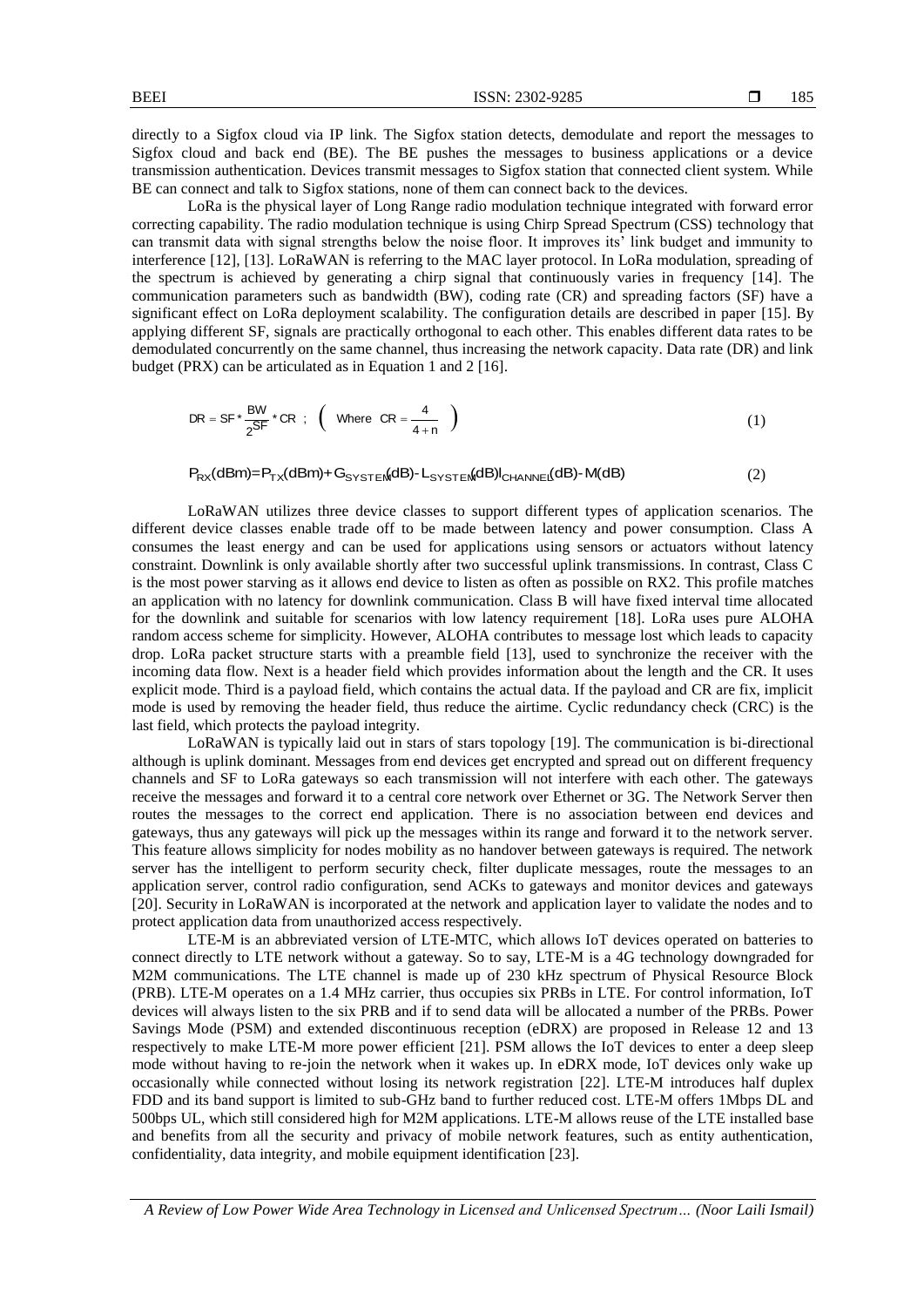NB-IoT is a new radio access technology which uses an even simpler access scheme, SCFDMA (Single Carrier Frequency Division Multiple Access), thus further reduced cost and device complexity than that of LTE-M, thus optimized it for low end IoT requirements. It is Half Duplex FDD and is based on single PRB operation throughput. As the PHY layer has been changed, fundamental link budget gain is achieved with targeted uplink coverage improvement of 20dB. The peak bit rate is 500 kps for DL and 40 kps for UL. NB-IoT requires minimum of 180 KHz for both uplink and downlink channels. Therefore, it enables the flexibility of 3 deployments options [20]. GSM operator can choose to replace one GSM carrier of 200 KHz with NB-IoT or an LTE operator can allocate 180 KHz NB-IoT self-contain Physical Resource Block (PRB) inside an LTE carrier for stand-alone and in band deployment respectively. For guard band deployment, NB-IoT can use unutilized resource block within LTE guard band frequency with a guaranteed co-existence [24], [25]. Similar to LTE-M, PSM and eDRX Cycle in idle and connected mode are also utilized to give a better power efficiency. eDRX supports device configuration above the previous upper limit of 2.56 seconds [26]. Standard LTE grouped sub-carrier by 12, so individual downlink occupies 15 kHz. Sub carrier spacing and slot, sub frame, and frame duration are 0.5 ms, 1 ms, and 10 ms respectively and is based on OFDMA [27]. The uplink is improved from OFDMA to SCFDMA and support both single and multi-tone transmission. Single-tone is based on SCFDMA similar to conventional LTE, with the same 15 kHz subcarrier spacing, 0.5 ms slot, and 1 ms sub frame. It achieves the best coexistence performance as it is identical to conventional LTE. Multi-tone transmission supports two options, 15 kHz or optional reduced 3.75 kHz sub-carrier. Equation 3 and 4 below define the uplink (FUL) and downlink (FDL) frequency of NB-IoT [28].

$$
F_{DL} = F_{DL\_low} + 0.1(N_{DL} - N_{offDL}) + 0.0025*(2M_{DL} + 1)
$$
\n(3)

$$
F_{UL} = F_{UL\_low} + 0.1(N_{UL} - N_{offUL}) + 0.0025*(2M_{UL})
$$
\n(4)

Where MDL/UL = Offset of NB-IoT Channel Number to downlink/uplink, FDL/UL\_low= Downlink/uplink operating band, NDL/UL= downlink/uplink E-UTRA Absolute Radio Frequency Channel Number (EARFCN), NoffDL/UL= Minimum range of NDL/UL for downlink/uplink.

To send UL data, User Plane CIoT EPS optimization and the Control Plane CIoT EPS optimization were defined in the evolved packet system (EPS) [28]. UL data is transferred from the eNB (CIoT RAN) to the MME on the Control Plane CIoT EPS optimization. Then, it can either be forwarded to the application server (CIoT Services) through the Service Capability Exposure Function (SCEF) or through Serving Gateway (SGW) and the Packet Data Network Gateway (PGW) path. Similarly, DL transmission takes the same path in reverse direction using signaling radio bearer instead of data radio bearer, thus make it most applicable for transmitting infrequent and small data packets. The SCEF is a new node designed for machine data and only appropriate to deliver non-IP data over control plane. It is responsible for the network services abstract interface such as authentication and authorization, discovery and access network capabilities. User Plane CIoT EPS optimization supports both IP and non-IP data delivery. Data transported on the path to the application server through the SGW and the PGW over radio bearers similar to the conventional data traffic. Although it expedites series of data packets to be delivered, however it also crops some.

#### **3. RESULTS AND ANALYSIS**

IoT is not a single domination market. Whole range of different used cases and disparity of needs will translate into different architecture and diverse price points. It may create a lot of opportunities to network operators, system integrators or chip companies but it will become a challenge to end users in choosing the right technology that best suit their application scenario [29]. So, it is important to capture the application needs and recognize what each technology platform has to offer in terms of technical features, supporting ecosystem and other deployment factors. Generally, the kind of connectivity required for either smart building, health monitoring or industrial automotive is completely different from each other. In health monitoring that involves life-threatening decisions or critical data streaming applications that cannot tolerate in latency, time and reliability are the key consideration. On the contrary, applications like smart city and environment monitoring that may have thousands of actuators will be focusing on coverage and battery life. A connectivity option that may best suit an application profile may not work properly for the other application scenario. For preliminary review and comparison, information on LoRa, Sigfox, NB-IoT and LTE-M specification are shown in Table 1.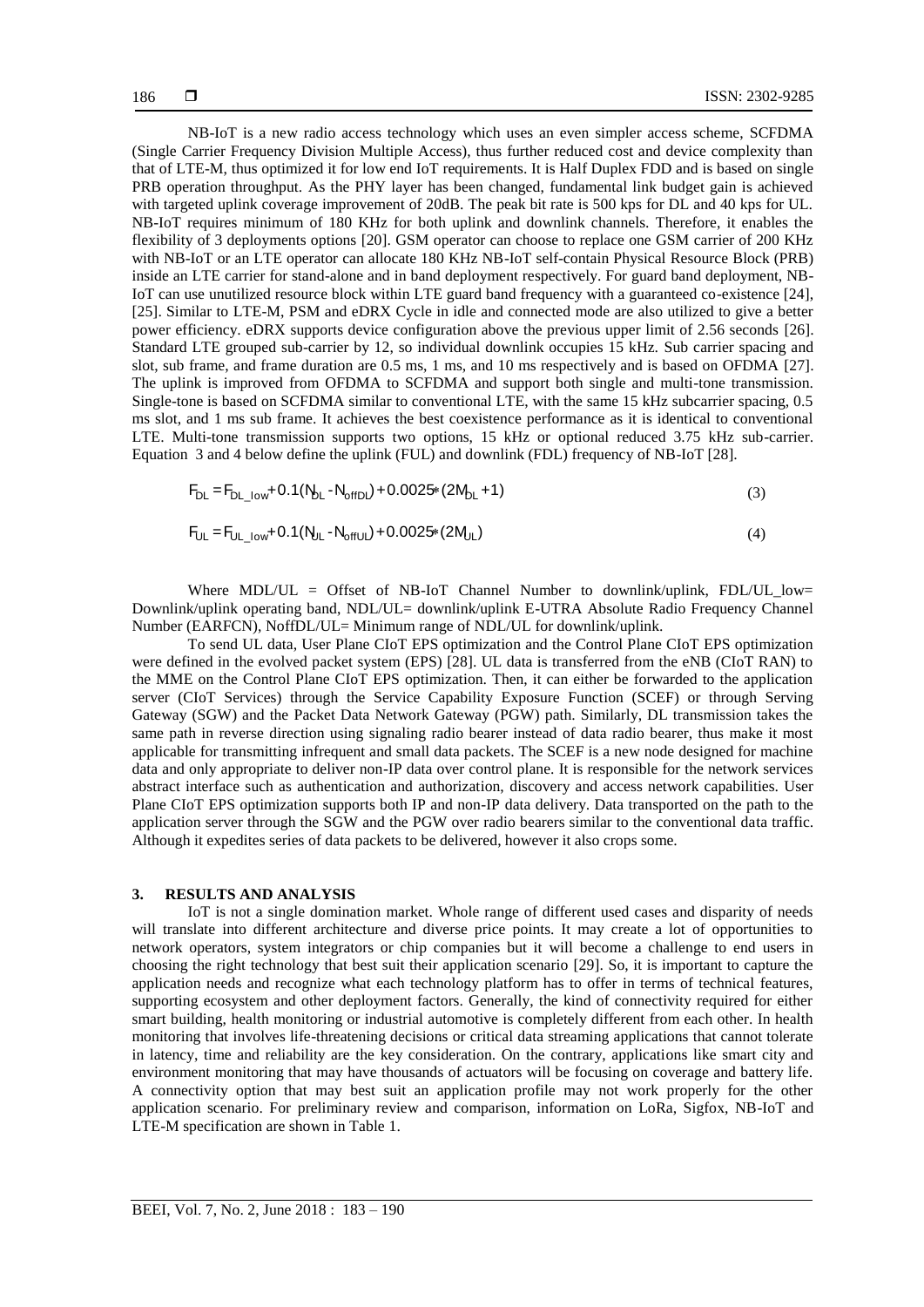|                                               | Sigfox                                           | o<br>LoRawan                                                                                     | $NB$ - $IoT$                               | LTE-M                                         |
|-----------------------------------------------|--------------------------------------------------|--------------------------------------------------------------------------------------------------|--------------------------------------------|-----------------------------------------------|
|                                               |                                                  | • EU (433, 863-870 MHz)                                                                          |                                            |                                               |
| Frequency Band<br>(Country based ISM<br>Band) | $\cdot$ EU (868MHz)<br>$\cdot$ US(902MHz)<br>[7] | • US (433, 902-928MHz)<br>• China (470-510MHz, 779-<br>787MHz)<br>• Asean (920-923.5MHz)<br>[30] | Licensed cellular (LTE)<br>frequency bands | Licensed cellular<br>(LTE) frequency<br>bands |
| Bandwidth                                     | 100 Hz<br>$[31]$                                 | 250 kHz and 125 kHz<br>$[31]$                                                                    | 200 kHz<br>$[32]$                          | 1.4MHz<br>$\lceil 32 \rceil$                  |
| Uplink & Downlink<br>Duplex Mode              | UL: Data<br>DL: ACK<br>$[33]$                    | UL: Data<br>DL: Data + ACK<br>$[33]$                                                             | <b>Half Duplex</b><br>[26]                 | Full / Half Duplex<br>$[26]$                  |
| Coverage Range                                | Urban: 3-10 km<br>Rural: 30-50 km<br>$[14]$      | Urban: 3-5 km<br>Rural: 10-15 km<br>[9]                                                          | 15 Km<br>$[34]$                            | 11 Km<br>$[34]$                               |
| Maximum Data Rate DL: 600 bps                 | UL: 100 bps<br>[7]                               | LoRa: 0.3 - 37.5k bps<br>FSK: 50 kbps<br>$[7]$                                                   | UL: 250 kbps<br>DL: 170 kbps<br>$[26]$     | 1Mbps(FDD)<br>[26]                            |
| Max #msgs/day                                 | UL: 140 msgs<br>$DL: 4$ msgs<br>[11][31]         | Unlimited                                                                                        | Unlimited                                  | Unlimited                                     |
| <b>Battery Life</b>                           | 90 months<br>$[7]$                               | 105 months<br>[7]                                                                                | 10 years<br>$[21]$                         | 10 years<br>[21]                              |
| Authentication /                              | N <sub>o</sub>                                   | AES - 128 b                                                                                      | Yes                                        | Yes                                           |
| Encryption                                    | [31]                                             | $[33]$                                                                                           | $[31]$                                     | $[35]$                                        |
| Link Budget                                   | $[36]$                                           | $[29]$                                                                                           | $[32]$                                     | $[32]$                                        |
| Payload size                                  | DL:8 bytes<br>[11][33]                           | 19-250 bytes<br>$[33]$                                                                           | 1600 bytes<br>[31]                         |                                               |
| Latency                                       | 10 <sub>s</sub><br>$[34]$                        | 10 <sub>s</sub><br>$[34]$                                                                        | $1.4 - 10s$                                | $10 - 15$ ms<br>$[31]$                        |
| <b>ADR</b>                                    | N <sub>o</sub>                                   | Yes                                                                                              | N <sub>o</sub>                             | N <sub>o</sub>                                |
| Localisation /                                | No                                               | Yes                                                                                              | No (Release 13)                            | Full mobility                                 |
| Mobility                                      | $[7]$                                            | $[35]$                                                                                           | $[26]$                                     | $[26]$                                        |
| Private Network                               | No                                               | Yes                                                                                              | No                                         | No                                            |
| <b>Module Cost</b>                            | $$2 - 5$                                         | $$2 - 5$                                                                                         | $$8 - 12$                                  | $$8 - 12$                                     |
|                                               | UL: 158 dB<br>UL:12 bytes<br>$[11]$              | UL: 154 dB<br>[11]                                                                               | 164 dB<br>$[31]$<br>[11]                   | 156dB<br>$[11]$                               |

Table1. Comparison of LoRa, Sigfox, NB-IoT and LTE-M Specifications

Application that transmits infrequently, has rarely burst data with a very limited downlink capability, very small payload size and data rate, Sigfox can be a fantastic choice. Sigfox offers exceptionally low hardware prices, as low as \$2 per module [11]. In addition to good module price, LoRa also offers good vendors' ecosystem. LoRa is more open as it offered hybrid business models; either deployed your own network and managed them privately or as carriers that are deploying LoRa network. LoRa supports localization and also utilized adaptive data rate to achieve higher data rate. It offers more downlink capability as compared to Sigfox. In many cases, they share a similar application use cases and are excellent option for remote deployment of actuators or sensor based network. The deployments of LoRa and Sigfox are still progressing, and currently the area covers by both are still relatively limited. The shortcoming of operating in unlicensed band spectrum is that it has to deal with certain duty cycle imposed by different regions which restricts the volume and frequency of traffic on devices and gateways, thus drop down the capacity. In some regions, the operating frequency used by both LoRa and Sigfox is also shared by licensed user without duty cycle limit, thus interference can become an issue. LoRa and Sigfox also do not have guaranteed SLA. Future risk of this technology segment is that, as more players of this type of connectivity comes on board, the network could be congested and they may suffer severe interference that place the network performance and reliability at risk. Basic understanding of general IoT segments and application requirements with their use cases are gathered in Table 2, which illustrated the potential best-fit technology platform against the distinct requirements of diverse IoT applications.

*A Review of Low Power Wide Area Technology in Licensed and Unlicensed Spectrum… (Noor Laili Ismail)*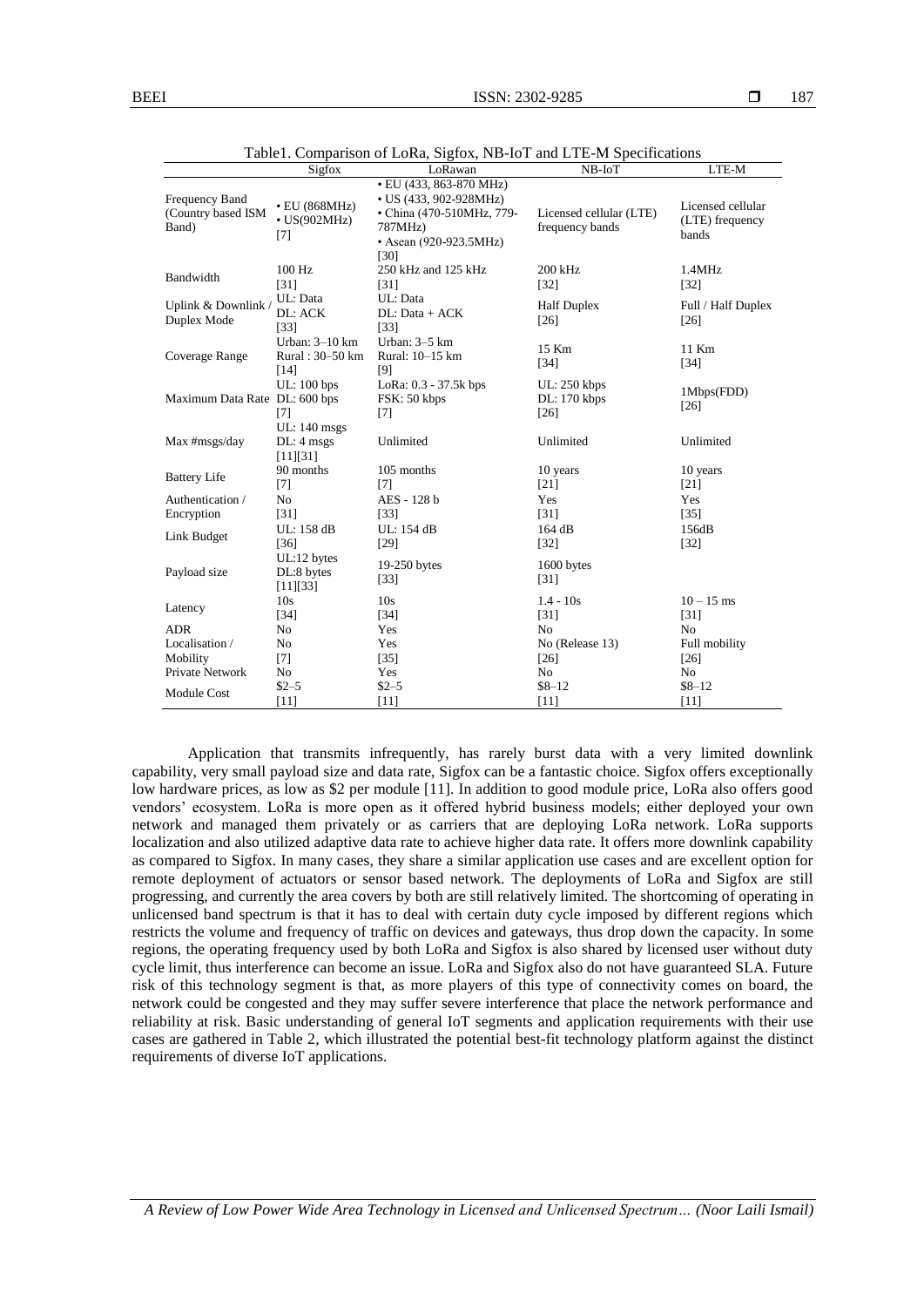| Nature of Applications                                                                                                                                                                                                                          | <b>Application Domain</b>                                                                                                                     | Applications Specific                                                                                                                                              | Best-fit / Potential<br>Technology |
|-------------------------------------------------------------------------------------------------------------------------------------------------------------------------------------------------------------------------------------------------|-----------------------------------------------------------------------------------------------------------------------------------------------|--------------------------------------------------------------------------------------------------------------------------------------------------------------------|------------------------------------|
| •Low periodic data<br>• Low data rate<br>• Small payload<br>• Rarely burst data<br>• No radical changes of data<br>• Long battery life<br>• Does not require QoS<br>• Limited downlink capability<br>• Limited LTE coverage<br>$\cdot$ Low cost | • Agriculture<br>• Smart City<br>• Environmental monitoring<br>• Smart Building<br>• Manufacturing                                            | • Smart farming<br>• Smart lighting<br>• Smart parking<br>• Smart metering $-$ Temperature &<br>humidity monitoring<br>• Manufacturing Automation                  | Sigfox, LoRa                       |
| • Good frequency data<br>• Good data rate<br>• Require QoS<br>• Low latency (sec)<br>• Dense populated areas with<br>good LTE coverage                                                                                                          | • Environmental monitoring and<br>control<br>• Smart City<br>• Smart Building<br>• Manufacturing<br>• Wearable                                | • Gas/Smoke detectors<br>• Water level monitoring<br>• Smart metering<br>• Street light monitoring and control<br>• Smart Manufacturing<br>• Industrial monitoring | $NB$ - $I$ o $T$                   |
| • High frequency data<br>• High data rate<br>$\cdot$ High QoS<br>• Very low latency(ms)<br>• Dense populated areas with<br>very good LTE coverage<br>• Mobility<br>• Voice data                                                                 | • Transportation and logistics<br>• Automotive Telematics<br>$\bullet$ Wearable<br>• Real-time grid monitoring<br>• Security and surveillance | • Asset trackers<br>• Telematics<br>• Point of Sale terminals<br>• Smart watches<br>• Fitness bands<br>• Patient monitors<br>• Alarm panels<br>• Gas/water meters  | LTE-M                              |

Table 2. General IoT Applications Requirements and Technology Fittings

IoT applications profiles which may need higher bandwidth can choose higher bandwidth connectivity solutions such as LTE-M and NB-IoT. NB-IoT is considered to be high end LPWA, targeted to serve ultra-low end IoT application profiles. LTE-M is seems to stand distant apart from the rest of LPWA technology in terms of data rate, potentially at the expense of higher battery consumption and cost. It also supports voice data and is targeted to serve critical or high end IoT applications. Given a country wide deployment in cities area, where power is not really an issue and devices are required to send more frequent data, then NB-IoT offers a superior option at relatively low cost. Applications in this category are such as smart city, smart metering, smart manufacturing and industrial monitoring. LTE-M for sure can serve better for the same application niche but if it doesn't need the kind of bit rate, it may defeat the preliminary purpose of LPWA requirements. So, LTE-M is aimed to serve a critical and higher end applications that require real time communication and far higher bit rate. For instances, applications like gaming, wearable such as patient monitoring, alarm panels and point of sale terminals. Applications that sending streaming data or video such as in security and surveillance, automotive telematic or industrial control can also consider using LTE-M. Unlike LTE-M, NB-IoT does not support devices mobility and localization (as of Release 13). Module cost for NB-IoT and LTE-M are around \$8-\$12 [11], but the current industry target for LPWA to get a reasonable market share is less than \$5.

The strength of NB-IoT and LTE-M is that they are standardized technology for the industry and can make use of existing infrastructure to be cost effective and faster deployment. They are also supported by a large ecosystem of MNOs which cover nationwide coverage and existing carriers and chip vendors that can provide economy of scale. Cellular technology for quite long has been engaged and gained fair relationship within telecommunication industry players. This advantage will help to provide customers with a high confidence level with respect, reliability and security.Through a high-standardized technology and intervendor interoperability, the technology is capable to guarantee certain level of SLA, which is very important and is absence in the current unlicensed spectrum technologies mentioned above.

# **4. CONCLUSION**

Based on the current development of LPWA technology in licensed and license free spectrum, LPWA is seems to gain an increase market share in IoT industry. At present, it is naive to think that an IoT connectivity option can serve every IoT application scenario. Therefore, choosing the best IoT connectivity option for a specific need is very fundamental. This paper compared the differences of Sigfox, LoRa, NB-IoT and LTE-M in terms of their technical features and shortly discussed the pros and cons of their deployment factors. General IoT application requirements are also presented and associated to the deployment factors to give an insight of different applications profiles against the right technology platform, thus provide a simple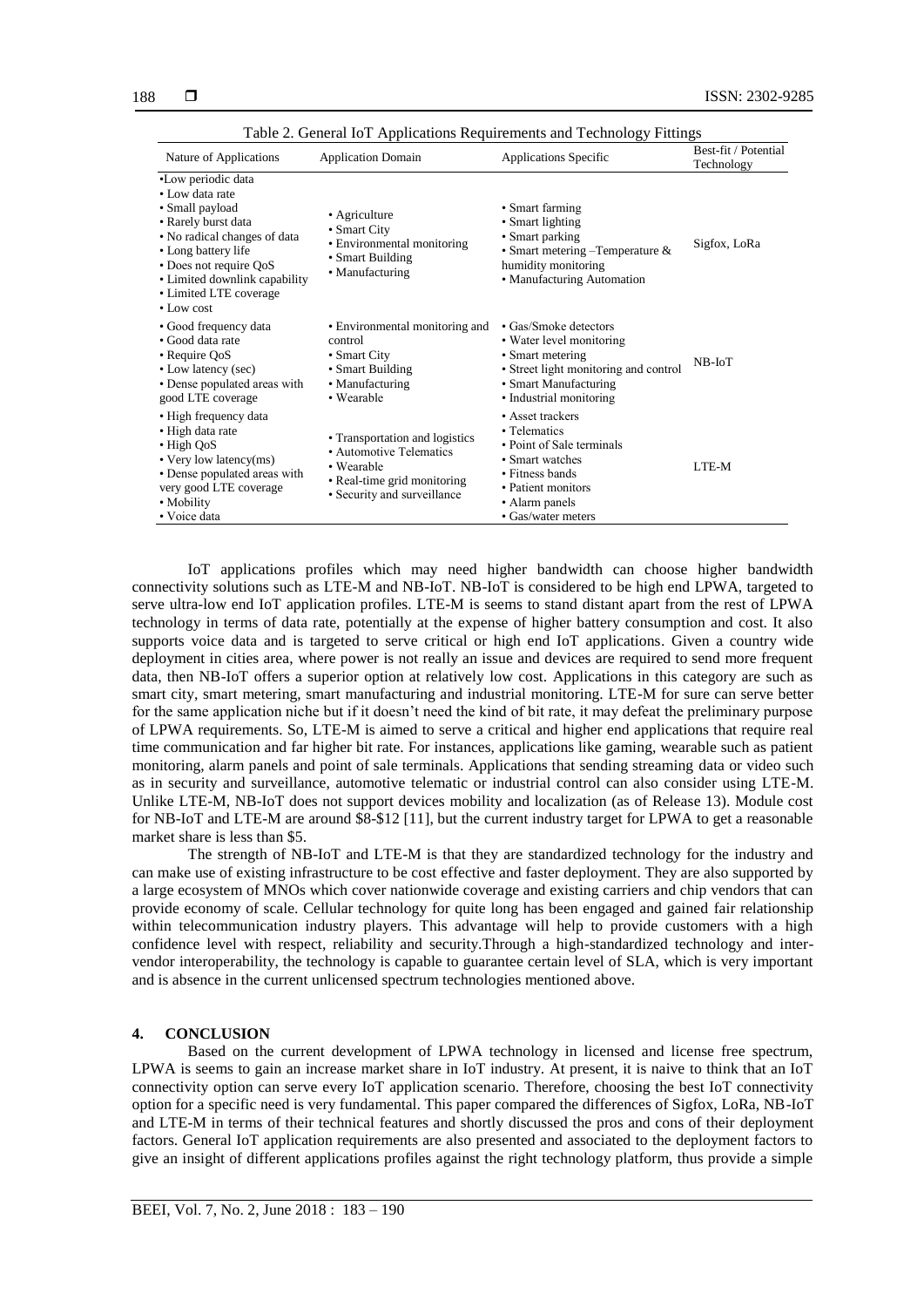189

guideline on how to fit the right connectivity features for different applications profiles. It might be a stern competition between the licensed and unlicensed spectrum, but both actually can co-exist as each of them has a different business model and serve a different IoT market segments and application profiles. How all the technologies will co-exist or compete with each other after the arrival of cellular technology are much depend on how they are regulated to fit business requirements and demands, technically and economically.

#### **ACKNOWLEDGEMENT**

The author wish to thank Universiti Teknologi MARA (UiTM) and the Ministry of Higher Education (MoHE) for the support grant of 600-RMI/RAGS 5/3 (35/2015) in this research.

#### **REFERENCES**

- [1] Mehaseb, MA, Y Gadallah, H El-Hennawy. *WSN Application Traffic Characterization for Integration within the Internet of Things*. IEEE 9th International Conference on Mobile Ad-hoc and Sensor Networks. Dalian, China. 2013.
- [2] Satrya, GB, HT Reda, KJ Woo, PT Daely, SY Shin, S Chae. *IoT and Public Weather Data Based Monitoring & Control Software Development for Variable Color Temperature LED Street Lights. International Journal on Advanced Science, Engineering and Information Technology.* 2017; 7(2): 366-372.
- [3] Kassim, M, M Ismail, MI Yusof. A New Adaptive Throughput Policy Algorithm On Campus Ip-Based Network Internet Traffic. *Journal of Theoretical and Applied Information Technology*. 2015; 71(2).
- [4] Kassim, M, M Ismail, MI Yusof. Statistical Analysis And Modeling Of Internet Traffic Ipbased Network For Tele-Traffic Engineering*. ARPN Journal of Engineering and Applied Sciences.* 2015; 10(3).
- [5] Kassim, M, NA Ayop. *Adaptive Policing Algorithms on Inbound Internet Traffic Using Generalized Pareto model.* 11th International Conference for Internet Technology and Secured Transactions (ICITST). Barcelona, Spain. 2016.
- [6] Boulogeorgos, AAA, PD Diamantoulakis, GK Karagiannidis. Low Power Wide Area Networks (LPWANs) for Internet of Things (IoT) Applications: Research Challenges and Future Trends. ArXiv e-prints, 2016.
- [7] Raza, U, P Kulkarni, M Sooriyabandara. Low Power Wide Area Networks: An Overview*. IEEE Communications Surveys & Tutorials*, 2017; 19(2): 855-873.
- [8] Margelis, G, D Kaleshi, P Thomas. *Low Throughput Networks for the IoT: Lessons learned from industrial implementations*. IEEE 2nd World Forum on Internet of Things (WF-IoT). 2015.
- [9] Centenaro, M, L Vangelista, A Zanella, M Zorzi. *Long-range communications in unlicensed bands: The rising stars in the IoT and smart city scenarios.* IEEE Wireless Communications, 2016; 23(5): 60-67.
- [10] Ali, A, GA Shah, J Arshad. Energy efficient techniques for M2M communication: A survey*. Journal of Network and Computer Applications*, 2016. 68: 42-55.
- [11] Adelantado, F, X Vilajosana, P Tuset-Peiro, B Martinez, J Melia, T Watteyne. Understanding the Limits of LoRaWAN. *IEEE Communications Magazine.* 2017; 55(9).
- [12] Aref, M, A Sikora. *Free space range measurements with Semtech Lora technology*. 2nd International Symposium on Wireless Systems within the Conferences on Intelligent Data Acquisition and Advanced Computing Systems. Offenburg, Germany. 2014.
- [13] Bor, M, J Vidler, U Roedig. *LoRa for the Internet of Things*. Proceedings of the International Conference on Embedded Wireless Systems and Networks. Graz, Austria. 2016; 361-366.
- [14] Augustin, A, J Yi, T Clausen, W Townsley. A Study of LoRa: Long Range & Low Power Networks for the Internet of Things. *Sensors*. 2016; 16(9): 466.
- [15] Bor, M, U Roedig, T Voigt, J Alonso. *Do LoRa Low-Power Wide-Area Networks Scale?* The 19th ACM International Conference on Modeling, Analysis and Simulation of Wireless and Mobile Systems. Malta. 2016.
- [16] Voigt, T, M Bor, U Roedig, J Alonso. Mitigating Inter-network Interference in LoRa Networks. *Computer Science - Networking and Internet Architecture*. 2016.
- [17] Ducrot, N, D Ray, A Saadani, O Hersent, G Pop, G Remond. LoRa Device Developer Guide. Orange Connected Objects & Partnerships 2016. Available from: https://partner.orange.com/wp-content/uploads/2016/04/LoRa-Device-Developer-Guide-Orange.pdf.
- [18] Neumann, P, J Montavont, T Noël. *Indoor deployment of low-power wide area networks (LPWAN): A LoRaWAN case study*. IEEE 12th International Conference on Wireless and Mobile Computing, Networking and Communications (WiMob). New York, USA. 2016.
- [19] Kim, B, K-i Hwang. Cooperative Downlink Listening for Low-Power Long-Range Wide-Area Network. *MDPI Sustainability Journal.* 2017; 9: 627.
- [20] *A technical overview of LoRa® and LoRaWAN™*. Technical Marketing Workgroup 1.0 2015. Available from: https://www.kivi.nl/uploads/media/56992a8894516/LoRaWAN101.pdf.
- [21] Zayas, AD, P Merino. *The 3GPP NB-IoT system architecture for the Internet of Things*. IEEE International Conference on Communications Workshops (ICC Workshops). Paris, France. 2017.
- [22] LTE-M Optimizing LTE for the Internet of Things. Nokia Networks white paper 2015. Available from: https://novotech.com/docs/default-source/default-document-library/lte-m-optimizing-lte-for-the-internet-ofthings.pdf?sfvrsn=0.

*A Review of Low Power Wide Area Technology in Licensed and Unlicensed Spectrum… (Noor Laili Ismail)*